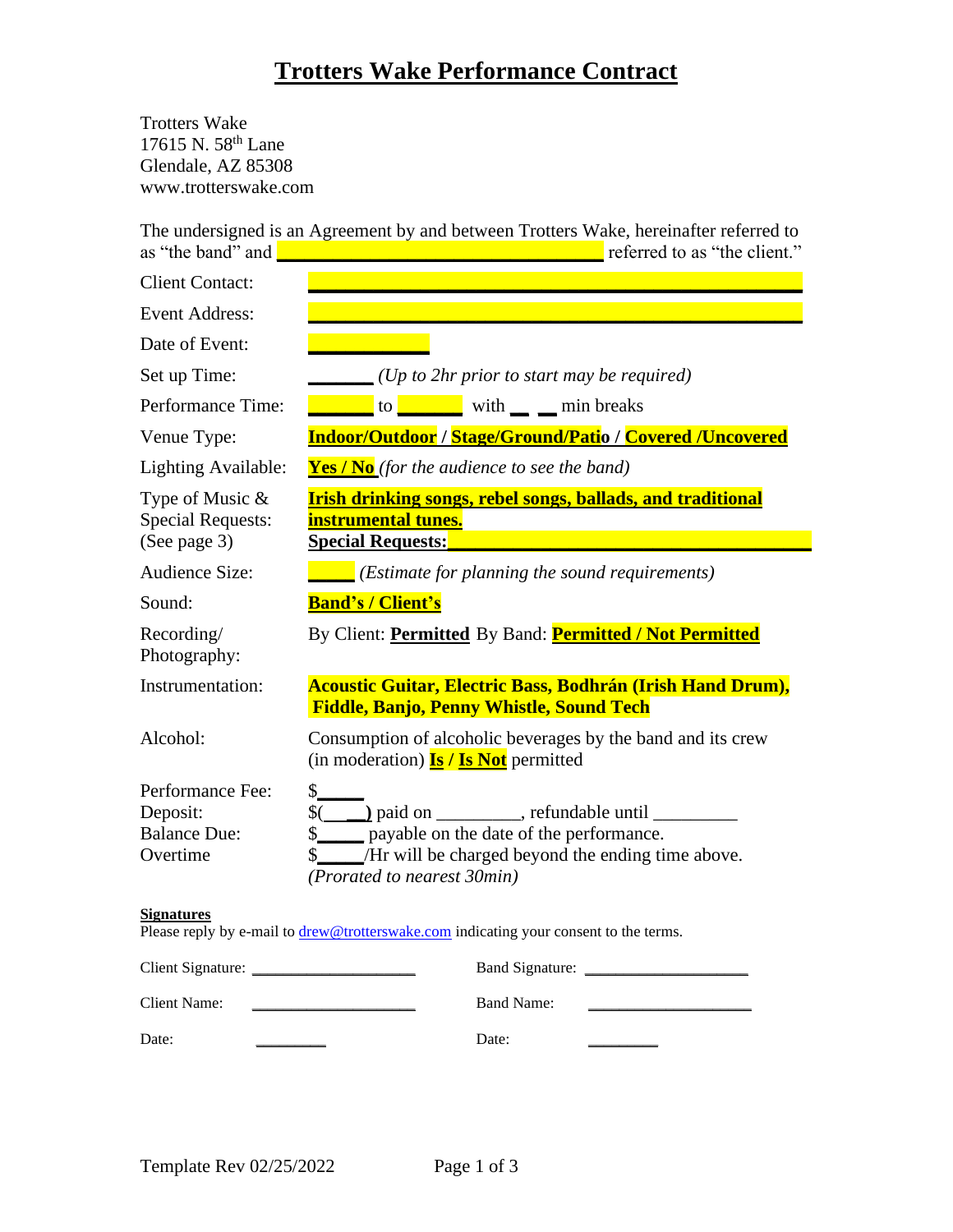# **Trotters Wake Performance Contract**

### **Purpose**

There are many details associated with a musical performance, and the band wants to ensure that the client is delighted with all aspects the performance. Having a clear understanding of the responsibilities of both parties is the first step in achieving that goal.

### **Setup**

The venue will be available for the band to set up at the agreed upon time above. Any delay in availability of the venue may result in a delayed start time.

Sprinklers will be turned off at the main valve by the client prior to the band setting up any equipment near lawns.

The performance area will be no closer than 15 feet to an in use pool or operating mister system.

The client will provide one (1) 110V grounded electrical outlet for sound equipment/instruments and one (1) 110V grounded electrical outlet for lighting if required. These must be within 75ft of the performance area and should be on separate 15A circuits. The band will provide extension cords.

### **Noise Restrictions**

The band will comply with law enforcement if they are called to the venue due to a noise complaint. Noise restrictions are generally in effect outside the hours of: Sun-Fri: 8am-7pm and Sat: 8am-10pm, but these hours may vary by city. The client should notify immediate neighbors of the event to help avoid issues and as a common courtesy.

# **Cancellation/Changes**

The client may cancel for any reason prior to the date agreed upon above and receive a full refund of the deposit. A partial refund may be given if cancellation occurs on or after the date agreed upon above. The amount of the refund will be determined by any expenses the band has already incurred, such as contracted musicians and sound equipment rental.

In the event that inclement weather or other issues beyond the client's control forces cancellation before the band starts setting up, the date will be rescheduled to suit the band and client, or the deposit will be partially refunded as described above. If the performance is interrupted, the client may choose to reschedule or pay a prorated fee (1hr minimum) based upon the amount of time the band played.

If the band needs to cancel, the band will notify the client as soon as possible and assist the client in finding another Irish band to substitute.

If the band cannot provide the agreed upon instrumentation due to illness or other circumstances, the band will notify the client prior to the performance date if possible and the client will have the option to cancel with a full refund of the deposit or negotiate a lower price.

#### **Site Inspection**

The band will perform an inspection of the performance area and electrical circuit(s) upon arrival at the venue. If unsafe conditions cannot be corrected the band reserves the right to reschedule or partially refund the deposit.

#### **Pets**

The client must keep pets away from the performance area and is responsible for any damage to equipment, including cables and extension cords, caused by pets.

#### **Recording**

Any recording of the performance, if permitted above, may not be sold for profit by either party unless specifically agreed to. The client agrees to allow the band to use portions of the recorded performance for marketing purposes on the internet and in other marketing materials and press kits.